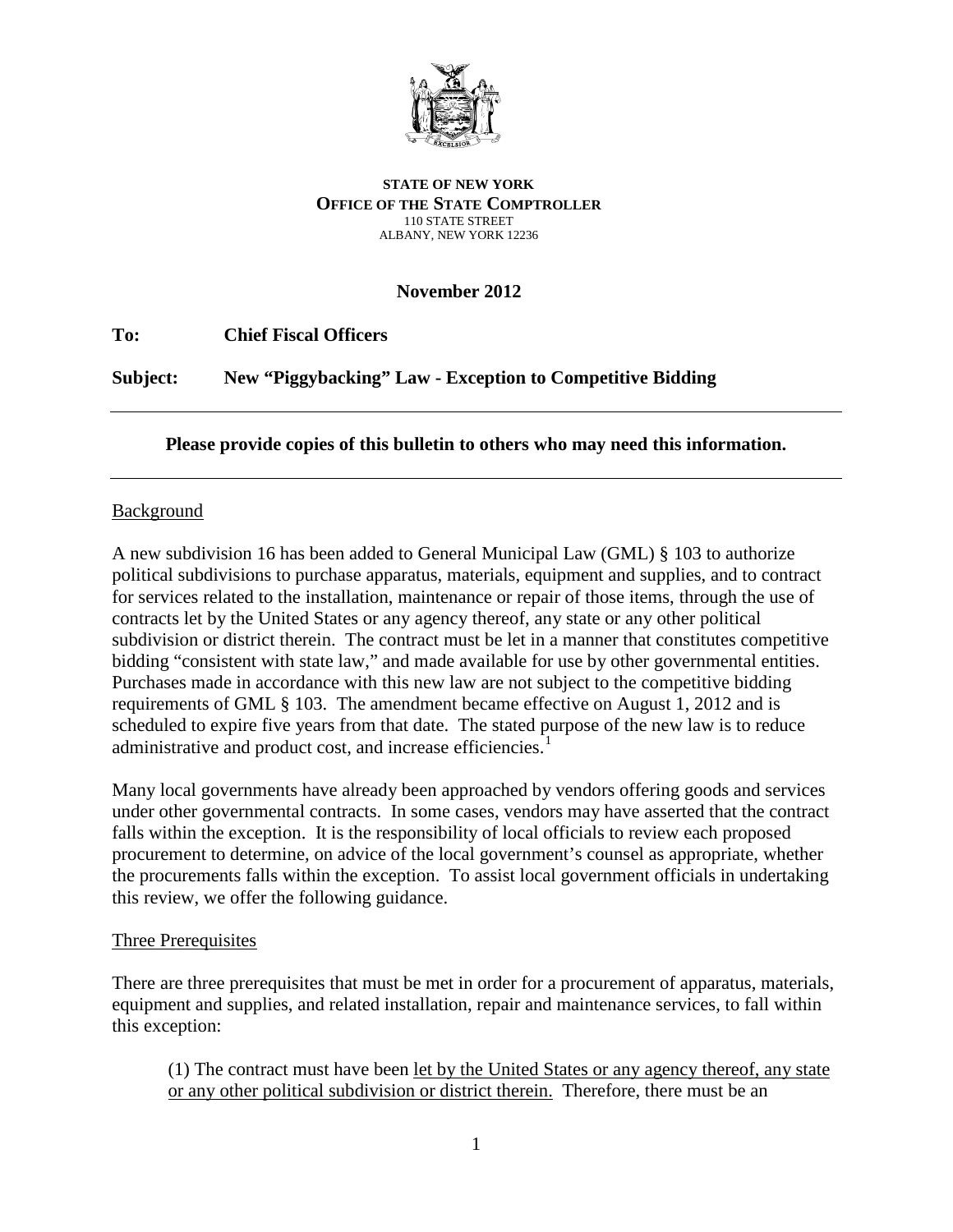underlying contract let by one of the listed governmental entities. Contracts developed for use by local governments that are let by private parties (e.g., a private company, association or not-for-profit corporation is the party awarding the contract to the vendor), and not by the United States or any agency thereof, any state or any other political subdivision or district therein, would not fall within the exception.  $2^2$  $2^2$ 

The phrase "any state or other political subdivision or district therein" clearly includes other states, and political subdivisions in other states. In our view, it also includes New York State political subdivisions. Therefore, in addition to the current competitive bidding exception for certain purchases through contracts of New York State counties (County Law § 408-a; GML § 103 [3]), local governments also may purchase through qualifying contracts let by other New York State political subdivisions under this exception.

(2) The contract must have been made available for use by other governmental entities. This means that the other governmental entity has taken steps to make its contract available for New York local governments. In general, this would occur by inclusion in the contract let by the other entity of a clause extending the terms and conditions of the contract to other governmental entities. Unilateral offers by vendors to extend contract pricing and other terms and conditions would not fall within the exception.

(3) The contract must have been let in a manner that constitutes competitive bidding "consistent with state law." We believe the term "state law" refers to New York State's bidding law applicable to its political subdivisions (GML § 103 and related case law). The purchasing local government would need to obtain background information on the procedures used to let the contract and, as necessary, consult with its counsel, to determine whether this prerequisite is met. Additional guidance on complying with this prerequisite follows.

### Determining Consistency with GML § 103

In order for a non-New York contract to have been let in a manner "consistent" with New York State bidding law, the procedures used by that government need not be exactly the same as those under GML § 103. Rather, the procedures for letting the non-New York contract must be in harmony or general agreement with, and further the same principles as; the bidding requirements of GML  $\S$  10[3](#page-4-1).<sup>3</sup> In this regard, the courts in this state have stated that the underlying purposes of GML § 103 are to guard against favoritism, improvidence, extravagance, fraud and corruption, and to foster honest competition in order that the local government may obtain the best goods and services at the lowest possible price to protect the public fisc.<sup>[4](#page-4-2)</sup>

Based on the provisions of GML § 103 as construed by the courts in this state, and the underlying purposes of GML § 103, we believe there are four fundamental elements that should be present in the procedures used by the non-New York entity in letting its contract in order for the process to constitute competitive bidding consistent with GML § 103. These elements are: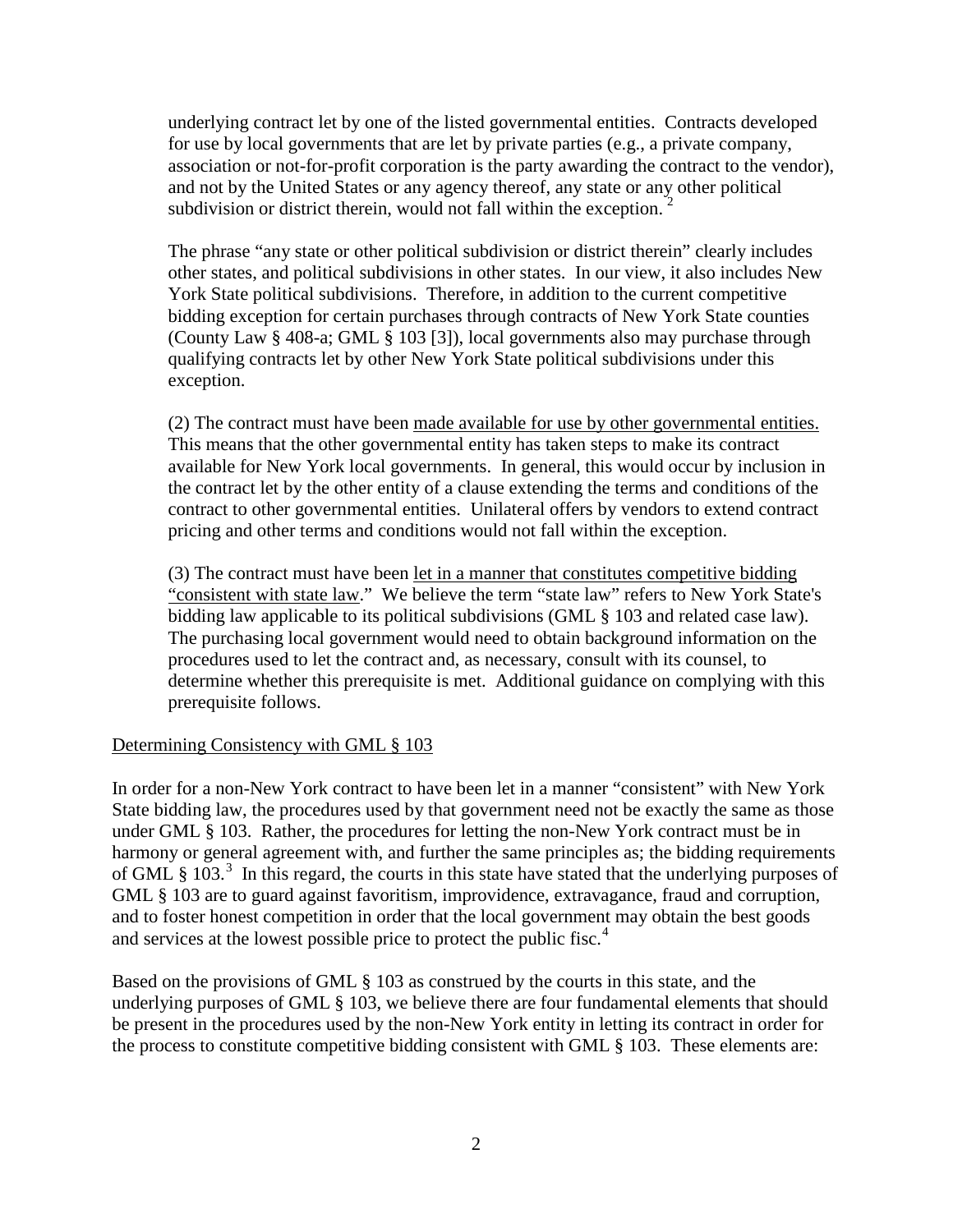- Public solicitation of bids. A public solicitation is consistent with the statutory advertising requirement in GML  $\S$  103,<sup>[5](#page-4-3)</sup> and serves to ensure that the purposes of GML § 103 are furthered.
- Submission of sealed bids or analogous procedures to secure and preserve the integrity of the process and confidentiality of the bids submitted. A secure bidding process is consistent with the sealed bidding requirement of GML  $\S$  103<sup>[6](#page-4-4)</sup> and helps foster honest competition and guard against collusion.
- Preparation of bid specifications, or a similar document that provides a common standard for bidders to compete fairly. Consistent with the purposes of GML § 103, the contracting entity, in advance of bidding, should convey the nature of the goods or services and other information necessary for prospective bidders to make an intelligent evaluation and bid, without being unduly restrictive.<sup>[7](#page-4-5)</sup>
- Award to the lowest bidder who materially or substantially meets the bid specifications and is determined to be a responsible bidder.<sup>[8](#page-4-6)</sup> A contract awarded to other than the lowest responsible bidder meeting the specifications, or a contract awarded through a negotiation process, would not be consistent with the requirements and purposes of competitive bidding under GML  $\S 103.<sup>9</sup>$  $\S 103.<sup>9</sup>$  $\S 103.<sup>9</sup>$

### Other Factors to Consider; Internal Controls.

- Contractual Relationship. By placing an order with the contract vendor, the purchasing local government generally will be entering into a contractual relationship with that vendor in accordance with the terms and conditions of the contract. Accordingly, local officials, in consultation with the attorney for the local government as necessary, should carefully review those terms and conditions before making the purchase. In some cases, the contract may have been let in a manner consistent with GML § 103, but the terms and conditions of the contract may conflict with other New York State laws or regulations.<sup>[10](#page-4-8)</sup> This could result in the local government being unable to use the contract.
- Audit of Claims. The payment to the contract vendor would be subject to standard procedures for claims processing, including audit of claims procedures.
- Cost Savings Justification. Unlike recent amendments to GML §§ 103 (3) and 104 pertaining to county and certain federal contracts (L 2003, ch 62; L 2011, ch 97), GML § 103 (16) does not expressly require local governments to consider whether the contract will result in cost savings. Nonetheless, local officials should perform a cost-benefit analysis before utilizing this exception. This will help ensure that the local government is furthering the underlying purposes of the new law, and that the procurement is consistent with the purposes of GML § 103. The analysis should be used to demonstrate whether "piggybacking" is cost effective and should consider all pertinent cost factors, including any potential savings on the administrative expense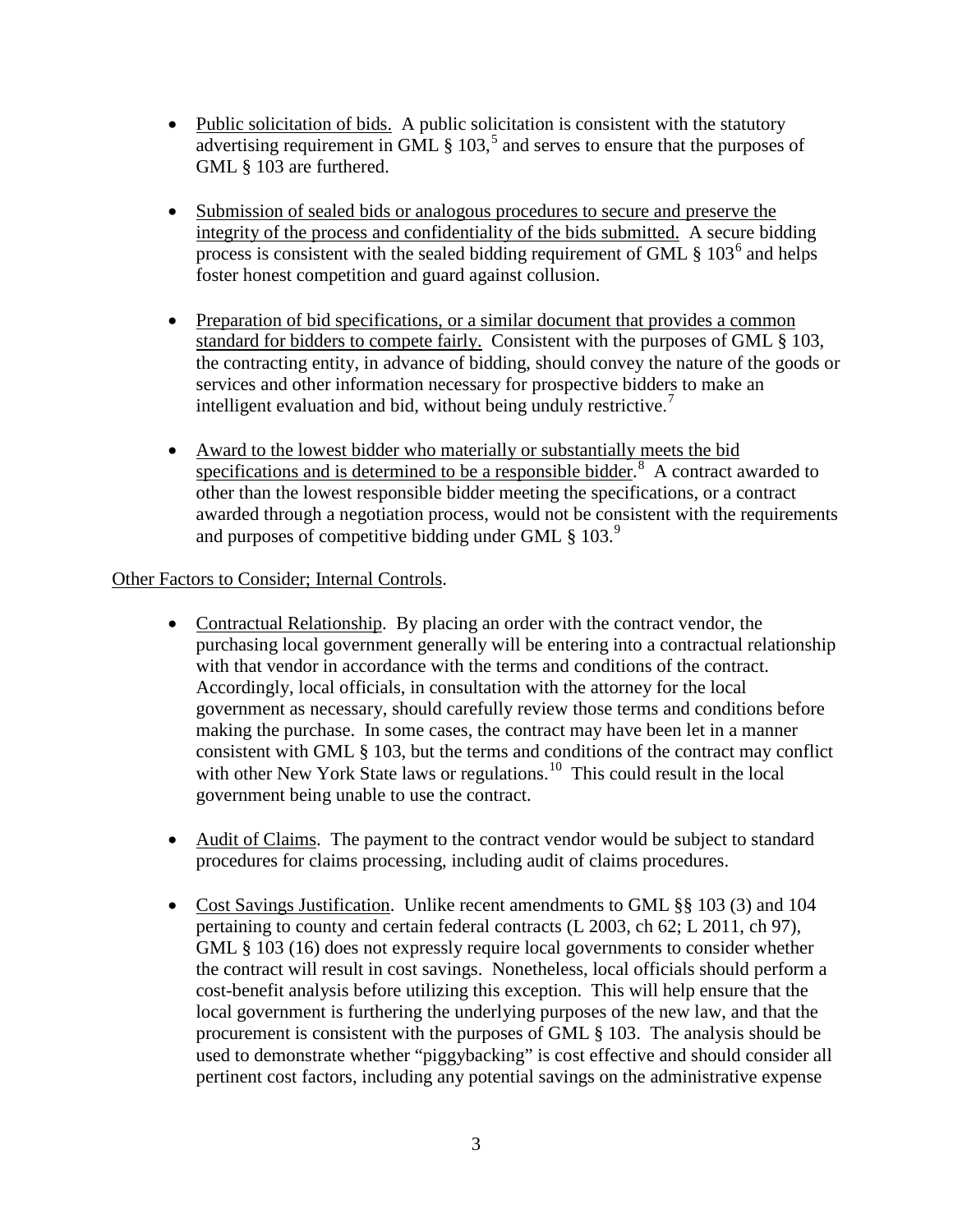that would be incurred if the local government initiated its own competitive bidding process.

• Documentation. Local governments should maintain appropriate documentation to allow for a thorough review of the decision to use this exception to competitive bidding by local government officials, external auditors and taxpayers. This documentation may include such items as copies of the contract, analysis of the contract to ensure it meets the three prerequisites stated above, and cost savings analysis including consideration of other procurement methods.

#### Procurements Below the Bidding Monetary Threshold; Policies and Procedures

As noted, GML § 103 (16) provides an exception to the competitive bidding requirements of that section. However, procurements that are below the bidding monetary thresholds set forth in Section 103 (1)<sup>[11](#page-4-9)</sup> (or otherwise fall within another exception to bidding, such as emergency purchases)<sup>[12](#page-4-10)</sup> already are exempt from bidding requirements. Those procurements, instead, are subject to the local government's own procurement policies and procedures adopted pursuant to GML § 104-b. Therefore, whether a local government may make purchases that are below the bidding thresholds by "piggybacking" on contracts let by governmental entities listed in GML § 103 (16) will be governed by the local government's own procurement policies.<sup>[13](#page-4-11)</sup>

Please feel free to contact Mark Stevens in our Division of Legal Services (518-402-4437) with legal questions, and the State Comptroller's regional office that serves your local government with internal control and documentation questions.

#### End Notes

<span id="page-3-0"></span><sup>&</sup>lt;sup>1</sup> NY Senate and Assembly Mems in Support of S. 5525-C/A. 8034-C, 2012. The amendment also states that the authority provided in GML § 103 (16) does not relieve any obligation of the local government to comply with any applicable M/WBE business enterprise mandates and the preferred source requirements of State Finance Law § 162  $\frac{2}{1}$ In 2011, the GML was amended to permit political subdivisions to participate in two specific federal contract extension programs ("Supply Schedule 70" and "Section 1122") as exceptions to the bidding requirements of GML § 103 (GML §§ 103 [1-b], 104, scheduled to sunset on June 24, 2014). These exceptions are separate from, and not subject to the prerequisites of, GML § 103 (16). Other federal contracts are subject to the prerequisites of GML § 103 (16).

<sup>&</sup>lt;sup>3</sup> See e.g. Stocker v Sheehan, 13 AD3d 1.<br><sup>4</sup> <u>See e.g. AAA Carting v Town of Southeast</u>, 17 NY3d 136; <u>Associated General Contractors</u> v <u>New York State</u> Thruway Authority, 88 NY2d 56; Jered v NYCTA, 22 NY2d 187; <u>see al</u>

<sup>&</sup>lt;sup>5</sup> <u>See</u> GML § 103 (2).<br><sup>6</sup> <u>See</u> GML § 103 (1).<br><sup>7</sup> See e.g. AA<u>A Carting</u> v <u>Town of Southeast</u>, 17 NY3d 136; <u>Browning-Ferris</u> v <u>City of Lackawanna</u>, 204 AD2d 1047; Progressive Dietary v Wyoming County, 90 AD2d 214; Matter of L & M Bus Corp. v New York City Dept. of Educ., 17 NY3d 149; Gerzof v Sweeney, 16 NY2d 206.

 $8$  Whether a bidder is "responsible" involves a factual, case by case examination into a bidder's background, assessing factors such as a bidder's capacity and financial ability to complete the contract, accountability, reliability and integrity (see e.g. DeFoe v New York City, 87 NY2d 754; Abco Bus v Macchiorola, 75 AD2d 831 revd on dissent 52 NY2d 938). The New York Court of Appeals has held that, as a matter of due process, a bidder is entitled to reasonable notice and a timely and adequate opportunity to be heard before a determination of non-responsibility is made (LaCorte v County of Rensselaer, 80 NY2d 232). In addition, the New York courts have distinguished between the case by case determination of responsibility and the authority to debar or suspend bidders from future